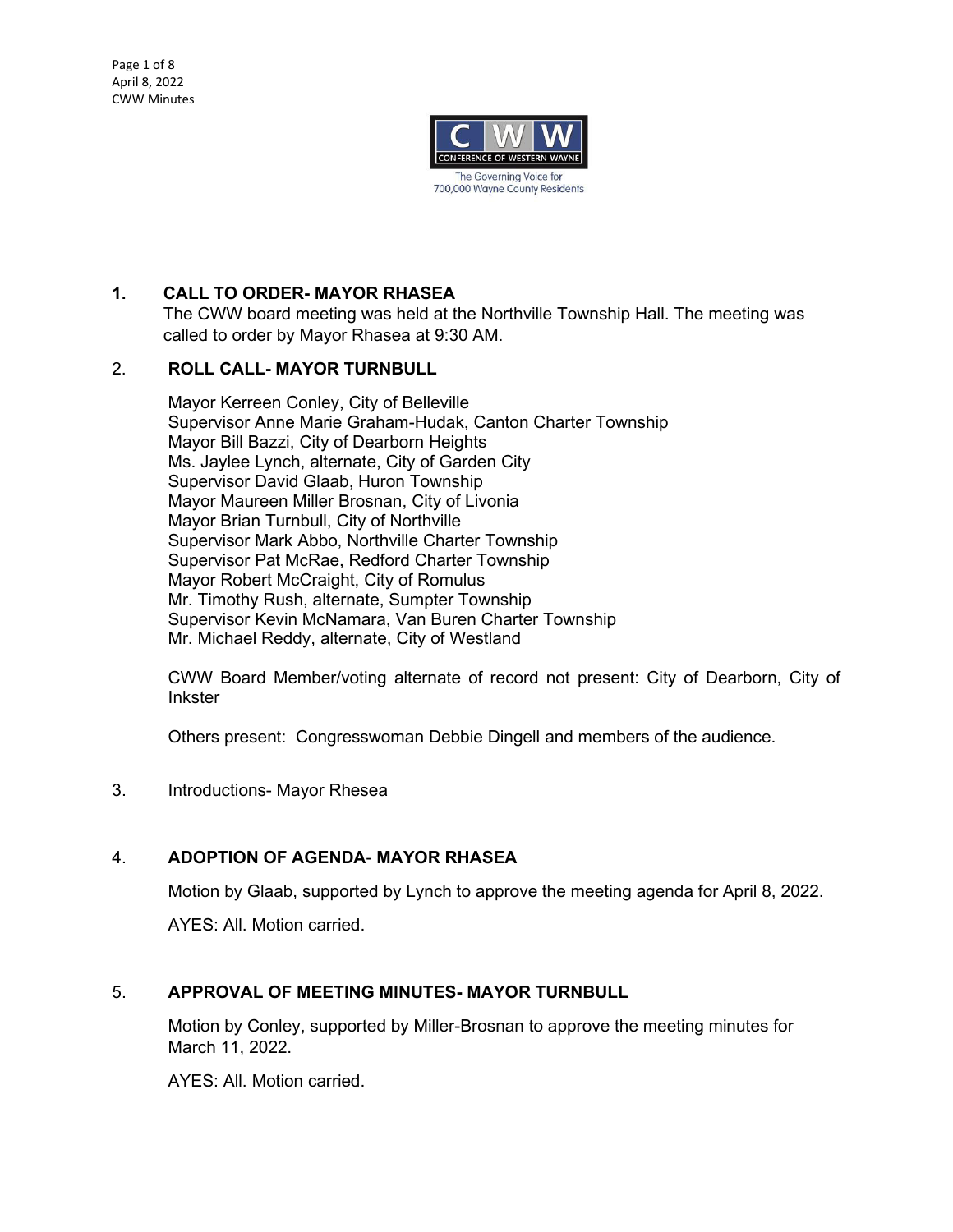Page 1 of 8 April 8, 2022 CWW Minutes

### 6. **FINANCIAL REPORT- ALISHA WATKINS, PLANTE MORAN**

Ms. Watkins presented the annual financial review prepared by Plante Moran.

#### **7. DIRECTORS' REPORT**

A. Ms. Sellek presented the Executive Director's report.

#### **Administrative Assistant New Hire**

Introduction of Ms. Jacqueline Zaborski, the new CWW Administrative Assistant.

#### **Mental Health Board Surveys**

The mental health subcommittee will be meeting later this month to discuss next steps. Reading through the surveys there are two items the subcommittee can work to address which are; (1) All responders are interested in learning more about trauma and (2) some of the responders are still seeking mental health training for their first responders. CWW is exploring options with Growth Works for trauma training and/or mental health training.

Most school districts have Social Workers and now Growth Works has the suicide prevention coordinator working with the school districts. Police departments seem to be working at their budget ability to hire on staff Social Workers.

There are two new laws that could be helpful for communities interested in CIT;

## **PA 162 and 163 of 2021**

These public acts all for a portion of the jail diversion fund to be used for a community crisis response grant program. They allow for local units of government to partner with their law enforcement agency and a local mental health care provider to apply for a critical incident response team grant. Some key portions are provided below:

(1) Subject to appropriation to the jail diversion fund created under section 207c, the department shall create a community crisis response grant program, in accordance with the recommendations of the counsel, using half of appropriated funds, to provide competitive grants to assist local units of government that apply according to the criteria outlined in this section. (2) The department shall distribute grants to local unities of government in accordance with recommendations of the council for the purpose of establishing or expanding community-based mobile crisis intervention services. The department must give priority to grant applications that demonstrate a commitment to best practices as identified by the department in coordination with the council. (3) The department must give priority to local units of government in counties without an urbanized area of at least 50,000 people and to programs that adhere to best practices as identified by the council.

The state 911 committee is not currently taking a position on PA 162 and 163, nr did they on the bills. This is something to watch statewide to see how it unfolds for communities and law enforcement agencies that choose to apply for this grant.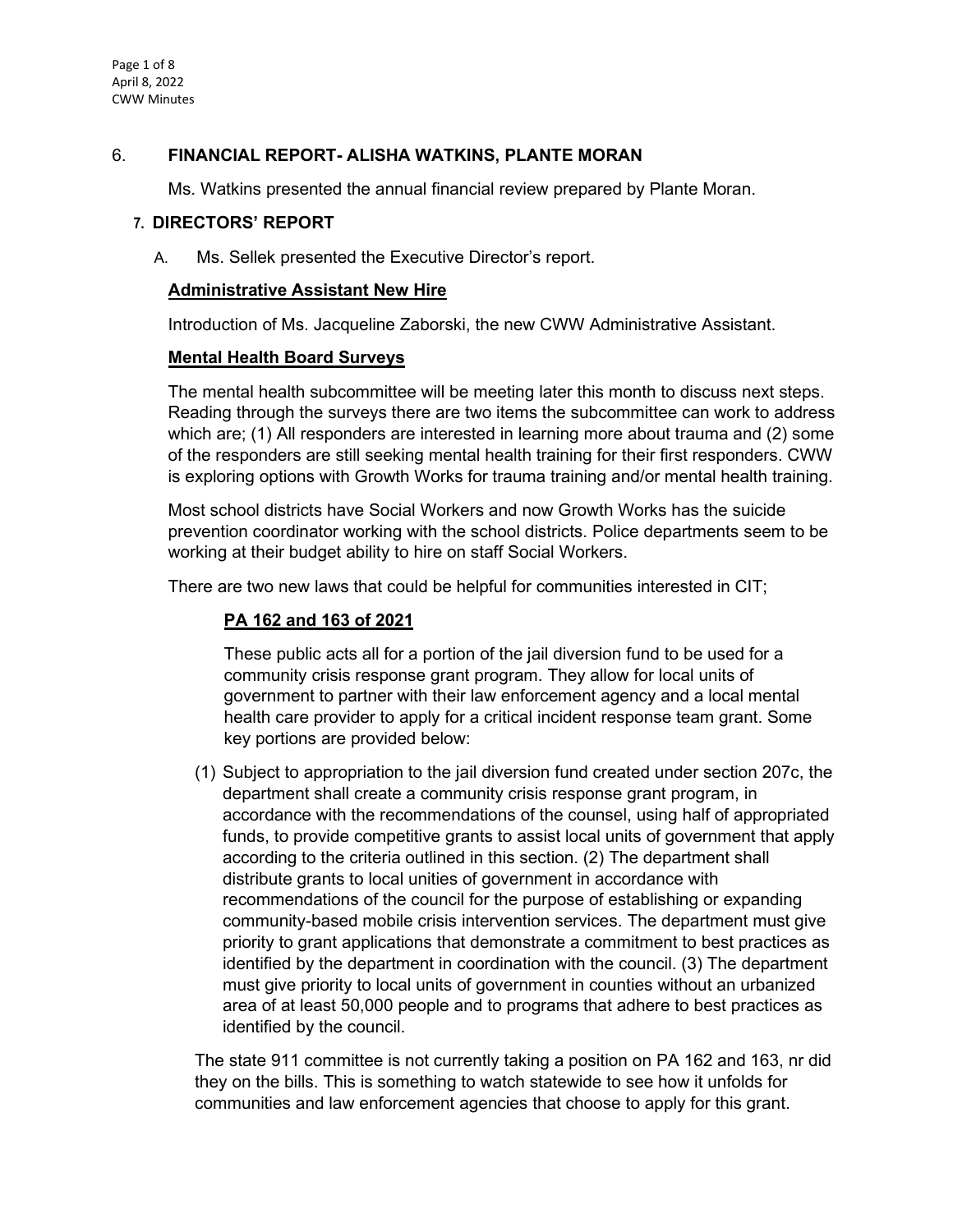# **GLWA SUBCOMMITTEE UPDATE- SUPERVISOR HEISE**

Supervisor Heise gave a brief update on the work the GLWA subcommittee has done since the March CWW Board meeting.

# B. **LEGISLATIVE UPDATE- MS. HAYNES**

### **Infrastructure Funding**

Governor Whitmer has signed Senate Bill 565 which appropriates nearly \$5 billion from federal and state funds to numerous programs.

### **Highlights of Key Areas of Investment**

#### *Local Government*

## **Non-Entitlement Coronavirus Local Fiscal Recovery Fund Grants – Second Tranche (\$322 Million, ARP)**

• Includes \$322.1 million federal Coronavirus State Fiscal Recovery Fund Star to distribute to local units of government pursuant to federally designated allocations.

### **Hold Harmless Revenue Sharing Payments (\$46 Million, General Fund)**

• Allocates \$46.0 million to be used to make hold harmless payments to cities, villages, and townships that experienced a decline in population according to the 2020 census; requires payments to be made in an amount equal to the overpayment amount as described in the Glenn Steil State Revenue Sharing Act of 1971.

### *Water Infrastructure*

### **Water State Revolving Funds from the Infrastructure Investment and Jobs Act**

- Allocates \$154.3 million to wastewater infrastructure
- Allocates \$88.2 million to drinking water infrastructure
- Allocates \$45.1 million to address emerging contaminants in stormwater and wastewater (\$8.1 million) and drinking water (\$37.0 million)
- Allocates \$138.8 million to replace lead service lines
- Allocates \$43.3 million to assist small and disadvantaged communities for drinking water infrastructure projects
- Allocates \$36.4 million in state general fund resources for year one and two of five years' worth of state matching funds required to access IIJA funding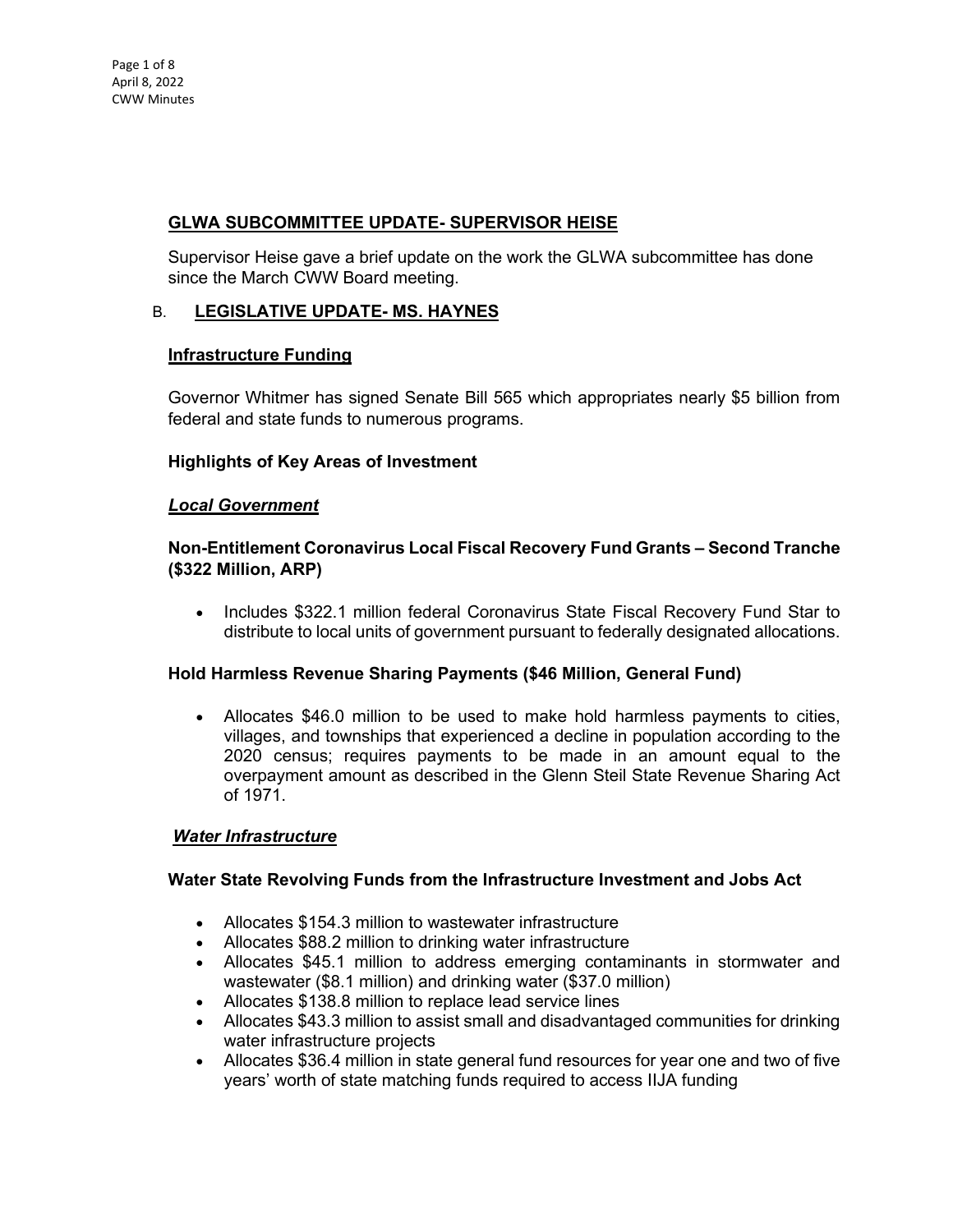## **Water State Revolving Funds – Clean Water (\$515 Million**, **ARP)**

- Allocates \$515.0 million to be used for clean water infrastructure improvements and public health risk reduction efforts. The following specific uses of these funds were included:
	- $\circ$  Authorizes the Department of Environment Great Lakes and Energy to hire 2.0 limited-term staff for clean water infrastructure improvements; requires the Department of Environment Great Lakes and Energy to maximize geographic distribution of funds by meeting certain requirements
	- $\circ$  Allocates up to \$20.0 million for substantial public health risk grants capped at \$2.0 million per project
	- o Allocates \$25.0 million to be used for the Great Lakes Water Authority

### **Water State Revolving Funds – Drinking Water (\$750 Million, ARP)**

• Allocates \$750.0 million to be used for drinking water improvements including lead service line replacements, water main improvements, and water treatment plant upgrades.

#### **Drinking Water Asset Management (\$20 Million, ARP)**

• Appropriates \$20.0 million federal Coronavirus State Fiscal Recovery Fund for grants to create asset management plans or distribution system material inventories for drinking water systems.

### **Failing Septic System Loan Program (\$35 million, General Fund)**

• Allocates \$35.0 million to be used for loans to provide low or no interest loans to municipalities, residents, and other entities to protect public health and the environment through addressing failing septic systems

### *Housing*

### **Housing and Community Development Fund: Affordable Housing (\$50 Million, ARP)**

• Allocates \$50.0 million in funding be deposited into the Housing and Community Development Fund and be allocated to MSHDA to expand affordable housing for individuals disproportionately impacted by the COVID-19 pandemic

### **Housing and Community Development Fund: Middle Housing Gap Program (\$50 Million**, **ARP)**

• Allocates \$50.0 million to the Housing and Community Development Fund be used by MSHDA to create a Missing Middle Housing Gap program to increase the housing supply for households with incomes between 185% and 300% of the federal poverty level by helping defray the costs to nonprofit developers for investing in, constructing, or rehabilitating properties

#### **Residential Clean Energy Improvements (\$50 Million, ARP)**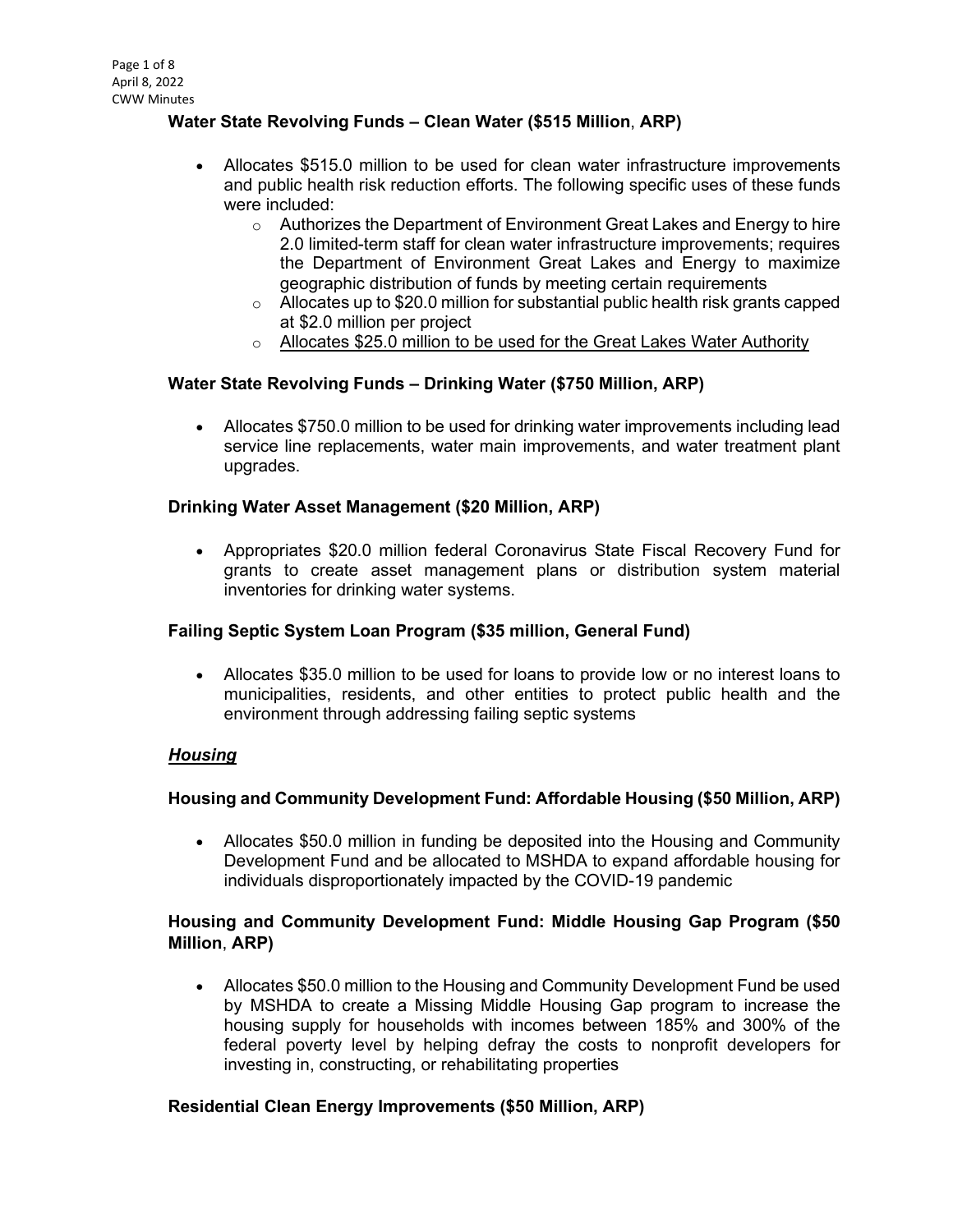• Allocates \$50.0 million to MSHDA to incentivize energy efficiency and health improvements for single or multi-family properties and to provide energy assistance

### *Broadband*

### **Capital Projects Fund – Michigan Statewide Broadband Service Grant Program (\$250 Million, ARP)**

• Allocates \$250.0 million in funding to be used to provide competitive broadband infrastructure grants for the provision of broadband service in unserved areas

#### *Parks and Recreation*

#### **State Parks and Trail Infrastructure (\$250 Million, ARP)**

• Allocates \$250 million to the Department of Natural Resources to develop, improve, repair, and maintain state parks, state recreation areas, and statedesignated trails.

### *Roads, Bridges, Transit and Mobility*

#### **Road and Bridge Programs (\$316.7 Million, IIJA Revenue Increase)**

- Appropriates \$316.7 million in federal funds for the following:
	- $\circ$  \$237.5 million for state trunkline road and bridge capital construction programs
	- o \$79.2 million for local federal-aid road construction programs
	- $\circ$  The allocation between state trunkline and local road programs is in accordance with provisions of Public Act 51 of 1951.

### **Public Transportation Programs (\$66.2 Million, IIJA Revenue Increase)**

- Appropriates \$66.2 million in federal funds for the following:
	- $\circ$  \$41.0 million for transit capital
	- o \$9.8 million for rural area formula (nonurban operating/capital) grants
	- $\circ$  \$7.7 million for service initiatives
	- $\circ$  \$3.2 million for specialized services
	- $\circ$  \$1.6 million for intercity bus services
	- **S2.7 million for marine passenger program**
	- o \$227,900 for MDOT transit program administration

#### **Pump Station Back-Up Generators (\$66 Million, ARP)**

• Allocates \$66.0 million to support a statewide program for implementation of redundant electrical service for stormwater pumping stations serving state trunkline highways

### **Mobility Futures Initiative (\$25 Million, General Fund)**